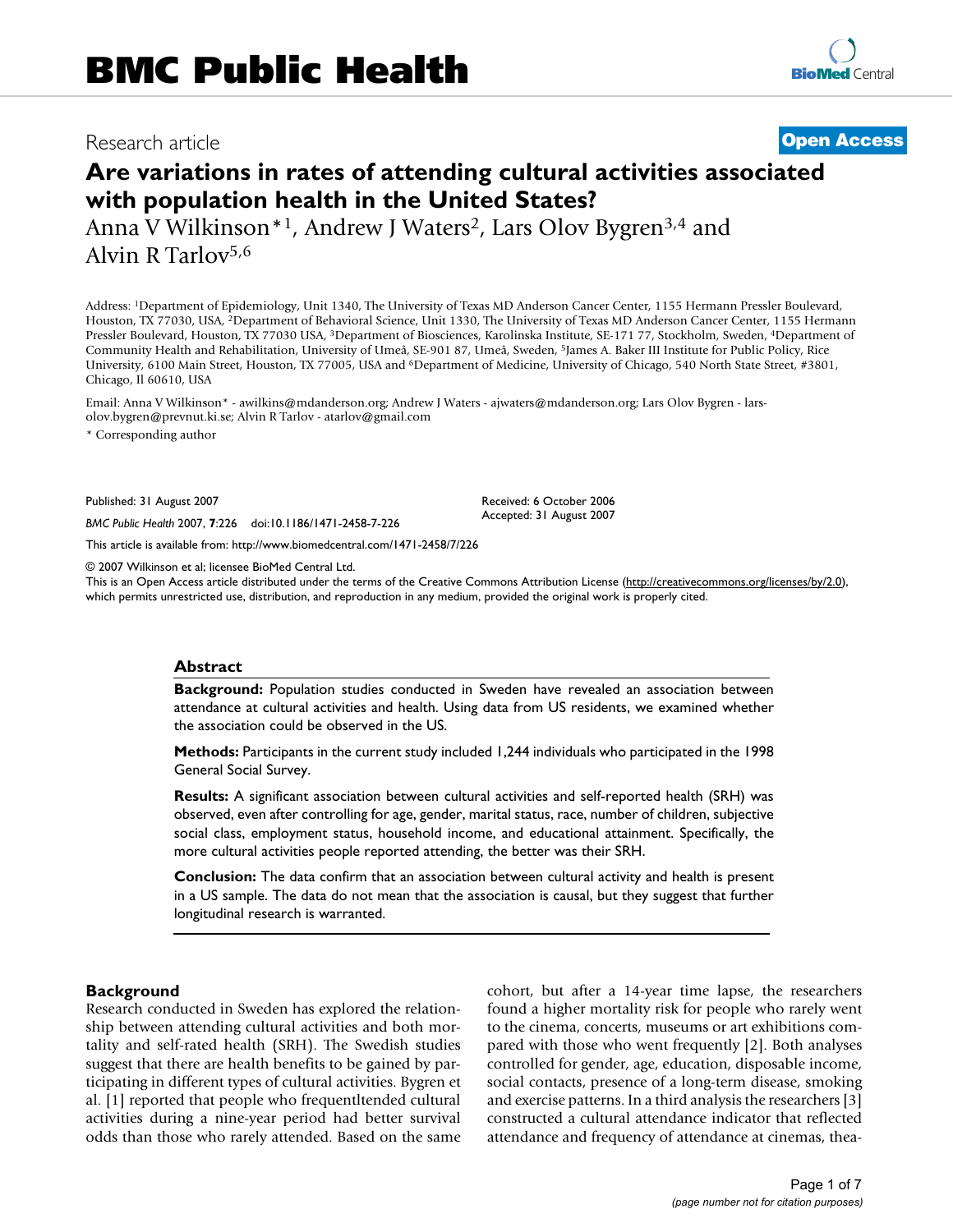tres, concerts and live music, museums and art galleries, which they used to examine changes in self-reported health associated with changes in attendance of cultural activities over an eight-year period. People who became less active over the eight-year period or who were inactive at both time periods were more likely to report being in poor health compared to people who were active at both time periods or who became more active over the eight years. This analysis controlled for gender, education, home ownership, urbanity, reading, making music, and health status at the first time period.

A Canadian study of police and emergency response workers supported these findings. The more frequently participants attended cultural activities during their leisure time, the better their physical health [4]. Research in the US has hitherto focused on the relationships between health and leisure time physical activity [5,6], volunteering [7,8], and religious attendance [9,10]. To the best of our knowledge, no previous study has examined the association between cultural activity and health in the US population. Given that 1) there are striking differences in social structure and health outcomes between Sweden and the United States [11,12]; 2) there are few characteristics that are as strongly associated with SES as attendance at cultural activities [13]; and 3) the well documented relationship between health and socio-economic status (SES) is not fully explained by differences in access to health care [14], work conditions [15], social ties [16], and health behaviors [17], we examined whether the association between cultural activity and self-reported health could be observed in the US population.

## **Methods**

The analysis utilizes public use data from the 1998 General Social Survey (GSS). The GSS is an annual survey of attitudes toward social issues that began in 1972 and comprises a core set of demographic and attitudinal questions as well as rotating topical modules [18]. It is a national area probability sample of non-institutionalized adults residing in the United Status. Data are collected by in-person interviews and verbal informed consent was obtained from all study participants. In 1998 a random sample of 1,435 individuals, 18–89 years old, completed a topical module reporting on the types of cultural activities attended in the previous year. The overall response rate was 75.6%. All aspects of this study received approval from the Institutional Review Board at the University of Chicago.

## *Outcome variable: Self-Rated Health (SRH)*

Participants answered the question "In general how would you rate your health?" Responses were made on a four-point scale: excellent, good, fair, or poor. Consistent with the Swedish study [3], we combined excellent/good

into one category (coded as 1) and fair/poor into a second category (coded as 0).

## *Culture attendance*

Participants were asked "Next I'd like to ask about some leisure or recreational activities that people do during their free time. As I read each activity, can you tell me if it is something you have done in the past twelve months..." attended 1) art exhibits (37.9%), 2) dance performances (20.4%), 3) operas or classical recitals (17.1%), 4) movies (67.5%), 5) live popular music (39.2%), or 6) plays (theatre) (24.1%) (% endorsements). We also created a variable (Cultural Activity) that reflected cumulative cultural activity during the year by summing the Yes responses. A person who reported attending none of the cultural activities received a score of 0, while somebody who reported attending all of the six activities received a score of 6. Cultural Activity was entered as a continuous variable in analyses (Mean = 2.06, SD = 1.67).

## *Control variables*

Cultural preferences and activities are influenced by many factors including social class, gender, race, education, and age [13]. SRH also varies with gender, age, marital status, race, employment status and SES [6,19]. We therefore controlled for age, gender, marital status, race, number of children, subjective social class, employment status, household income and years of education. Age (range 18 – 89), number of children (range 0 – 8+), household income (range \$1,000 – \$120,000+), and years of education (range 0 – 20) were entered as continuous variables. Gender (female, male), marital status (never married, divorced or separated, widowed, married), race (black, other, white), subjective social class (lower class, working class, middle class, upper class), and employment status (not currently working, retired, homemaker, employed), were entered as class variables (reference category is listed last).

## *Statistical methods*

We used univariable logistic regression (proc logistic in SAS) to examine the relationships between each control variable/Cultural Activity and SRH. We used the general linear model (proc glm in SAS) to examine the relationships between control variables and Cultural Activity; for each control variable we report the unstandardized parameter estimate (b).

Multivariable logistic regression analyses were used to establish if there was an association between attending cultural activities and SRH. Models were built for a) each type of activity separately and b) Cultural Activity. The first set of models (I) was adjusted for the demographic characteristics including age, gender, martial status, race, and number of children. The second set of models (II) fur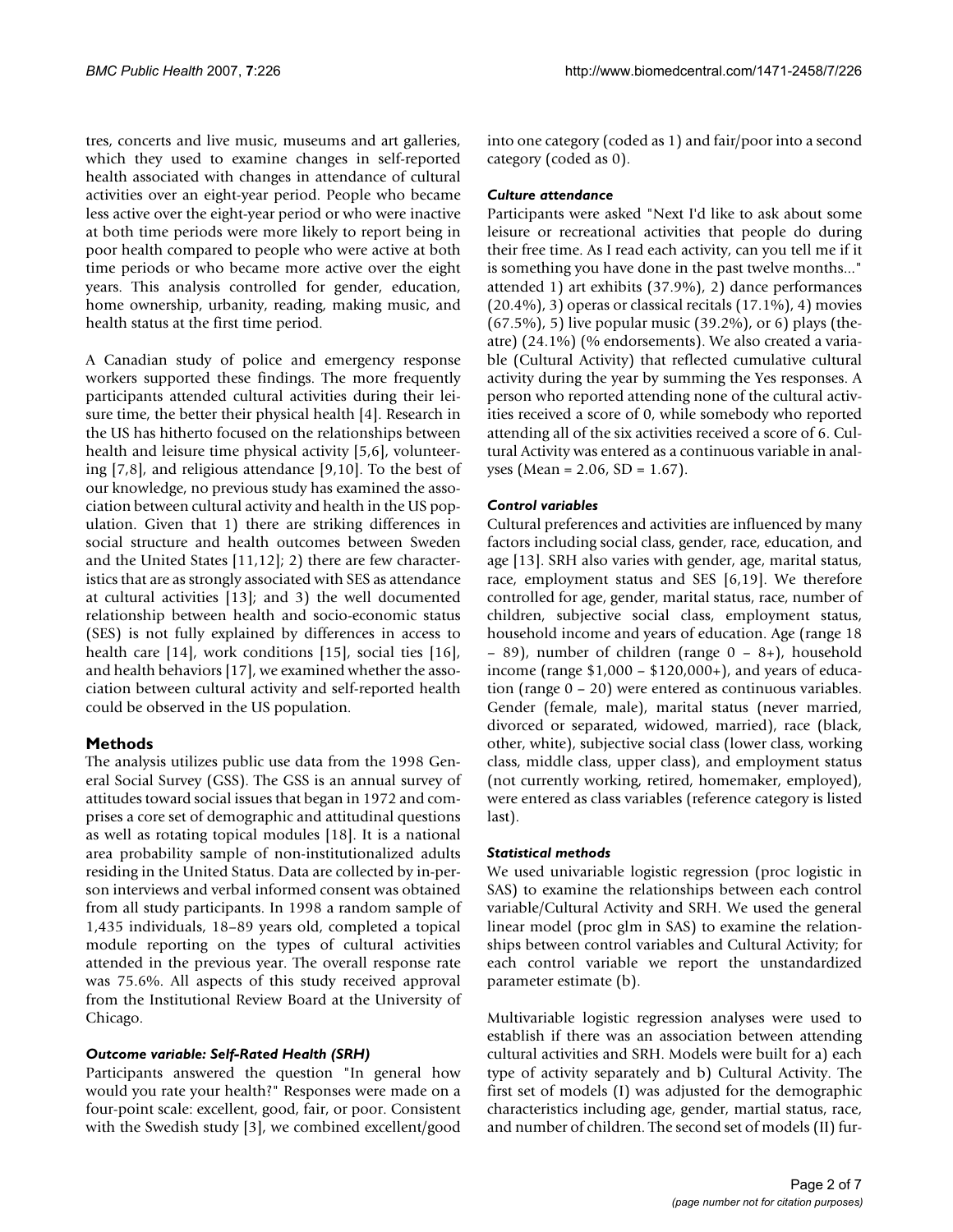ther adjusted for aspects of SES including subjective social class, employment status, household income, and years of education. In all models, all covariates were entered simultaneously. All statistical tests were 2-tailed and all analyses were conducted in SAS [20].

## *Sample size*

Of the 1,435 respondents who completed the topical module, 21 individuals were excluded because of missing data on SRH, age, subjective social class, and number of children. Another 170 individuals were excluded because of missing data on income and education. Thus, the final sample size for analysis was 1,244 (87% of respondents).

## **Results**

## *Associations with SRH and Cultural Activity*

Summary statistics are presented in Table 1. Univariable logistic regression models revealed that age (Odds Ratio (OR): 0.97, 95% Confidence Interval (CI): 0.96 – 0.98, p  $< 0.01$ ), marital status (p  $< 0.01$ ), subjective social class (p  $<$  0.01), employment status ( $p$  < 0.01), income level (OR: 1.12, CI: 1.09 – 1.14, p < 0.01), years of education (OR: 1.22, CI: 1.16 – 1.29, P < 0.01), and Cultural Activity (OR: 1.41, CI: 1.28 – 1.55, p < 0.01) all significantly predicted SRH. Being widowed (OR: 0.32, CI: 0.20 – 0.49) or divorced (OR: 0.58, CI:  $0.40 - 0.83$ ) was associated with lower SRH (vs. being married). Self-identifying as lower class was associated with lower SRH (vs. self-identifying as upper class) (OR: 0.14, CI: 0.05 – 0.35). Being a homemaker (OR: 0.32, CI: 0.21 – 0.48), being retired (OR: 0.25, CI: 0.17 – 0.36), or not working (OR: 0.32, CI: 0.20 – 0.51) was associated with lower SRH (vs. being employed).

Gender (b = 0.25, Standard Error (SE) = 0.09, p < 0.01), marital status ( $p < 0.01$ ), race ( $p < 0.05$ ), subjective social class (p < 0.01), income (b = 0.034, SE = 0.01, p < 0.01), and years of education ( $b = 0.22$ ,  $SE = 0.016$ ,  $p < 0.01$ ) were independently associated with Cultural Activity (in a multivariable model). The never-married had higher cultural activity scores than the married ( $b = 0.40$ ,  $SE = 0.12$ , p < 0.01). Blacks had lower cultural activity scores than whites ( $b = -0.33$ ,  $SE = 0.12$ ,  $p < 0.01$ ). Individuals selfidentifying as lower class (b =  $-0.58$ , SE = 0.28, p < 0.05), or as working class ( $b = -0.77$ ,  $SE = 0.22$ ,  $p < 0.01$ ) had lower cultural activity scores than those self-identifying as upper class.

#### *Multivariable logistic regression models*

In the first set of models, attendance at all of the individual events, except the opera or classical music recital, was significantly associated with SRH (Table 2, left side). Cultural Activity was also significantly associated with SRH. In the second set of models, which were further adjusted for subjective social class, employment status, household

income, and years of education, only Cultural Activity maintained significance (Table 2, right side). Each additional event attended was associated with a 12% (OR: 1.12, CI: 1.01 – 1.26) increased chance of reporting good/ excellent health. Several control variables, i.e., age (p < 0.01), gender ( $p < 0.05$ ), subjective social class ( $p < 0.01$ ), employment status ( $p < 0.01$ ), and household income ( $p$ < 0.05), were also significant independent predictors of SRH. Specifically, being younger, being female, self-identifying as upper class (vs. lower class), being employed, and reporting a higher household income all significantly predicted better SRH (Table 3).

### **Discussion**

The more cultural activities people reported attending, the better was their SRH. This remained true after controlling for several potentially confounding variables such as age, gender, martial status, race, number of children, subjective social class, employment status, household income, and years of education. Confidence in the findings is increased by the fact that similar results have been observed in a Swedish study [3].

Studies investigating social activities have repeatedly demonstrated that such activities have health benefits. Frequently these health benefits are assumed to derive from increased activity levels that result in improvements in cardiovascular functioning [21,22]. However, some researchers report that the health benefits gained from social activities that do not directly improve physical fitness may be as great as those gained from physical activities that directly increase fitness [23]. Although this study did not directly assess mechanisms linking attending cultural activities with health, it seems plausible that the benefits derived from attending cultural activities are related, partly at least, to social aspects of the activities. People frequently attend cultural events with friends; being part of a social group that provides social, emotional and instrumental support has positive health benefits [24]. That said, cultural stimulation likely has an effect on health in its own right. Results from an animal experiment demonstrate that environmental stimulation from social interactions has a different effect on the brain than that from inanimate aspects of the environment [25]. This could be analogous to the stimulation from viewing art in the company of friends, and speaks to potential pathways through which cultural activities may influence health.

Indeed, the arts have been used for several decades as a therapeutic health-enhancing tool for individuals with no reports of adverse effects on the health and well-being of the participants. Studies that have evaluated the potential of the arts as a therapeutic health-enhancing tool have demonstrated that music, art, and mental imagery can have a beneficial impact on both mental and physical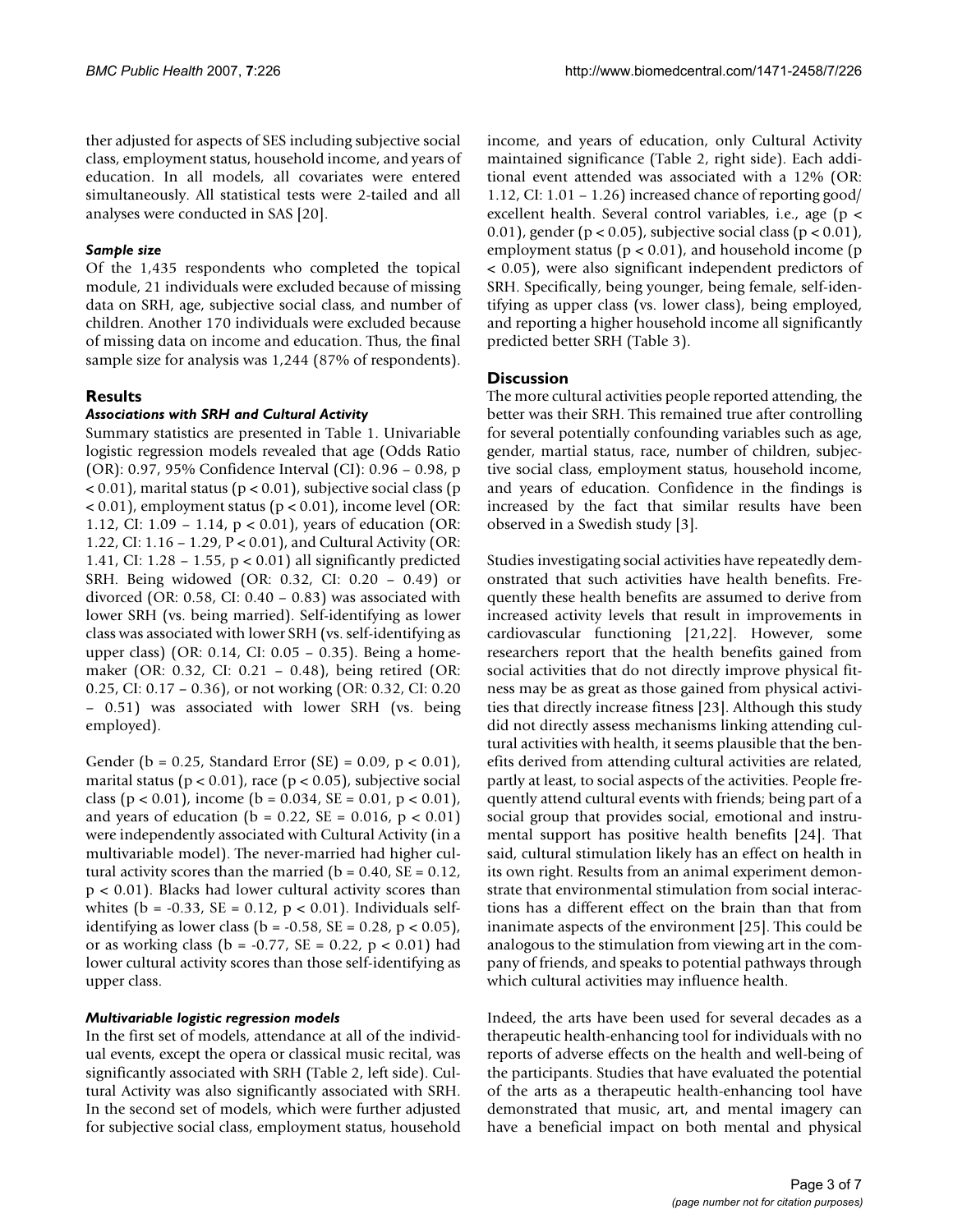**Table 1: Self-Rated health and cultural activity by demographic characteristics (N = 1,244)**

| Characteristic                           | <b>SRH</b> |                        | No. of Cultural Activities Attended |                          |                |                          |
|------------------------------------------|------------|------------------------|-------------------------------------|--------------------------|----------------|--------------------------|
|                                          | N          | $\%$                   | 0                                   | $1 - 2$                  | $3 - 4$        | $5 - 6$                  |
| Age                                      |            |                        |                                     |                          |                |                          |
| $18 - 24$                                | 104        | 85.6                   | 5.8                                 | 52.9                     | 31.7           | 9.6                      |
| $25 - 34$                                | 294        | 87.1                   | 12.9                                | 51.0                     | 26.9           | 9.2                      |
| $35 - 44$                                | 296        | 83.8                   | 14.9                                | 46.3                     | 27.4           | 11.5                     |
| $45 - 54$                                | 221        | 77.4                   | 18.1                                | 43.4                     | 24.9           | 13.6                     |
| $55 - 64$                                | 138        | 76.I                   | 29.7                                | 34. I                    | 20.3           | 15.9                     |
| $65 - 74$                                | 116        | 66.4                   | 35.3                                | 38.8                     | 15.5           | 10.3                     |
| $75+$                                    | 75         | 53.3                   | 56.0                                | 32.0                     | 8.0            | 4.0                      |
| Gender                                   |            |                        |                                     |                          |                |                          |
| Male                                     | 570        | 78.8                   | 20.0                                | 47.7                     | 21.4           | 10.9                     |
| Female                                   | 674        | 79.7                   | 20.5                                | 41.8                     | 26.4           | 11.3                     |
| <b>Marital Status</b>                    |            |                        |                                     |                          |                |                          |
| Married                                  | 586        | 82.9                   | 20.6                                | 44.0                     | 22.9           | 12.5                     |
| Widowed                                  | 109        | 60.6                   | 43.1                                | 38.5                     | 15.6           | 2.8                      |
| Div/Sep                                  | 232        | 73.7                   | 17.6                                | 51.7                     | 22.8           | 7.7                      |
| Never married                            | 317        | 83.0                   | 13.6                                | 42.3                     | 30.3           | 13.9                     |
| Race                                     |            |                        |                                     |                          |                |                          |
| White                                    | 984        | 80.3                   | 18.5                                | 43.7                     | 25.9           | 11.9                     |
| <b>Black</b>                             | 174        | 76.4                   | 29.9                                | 50.0                     | 14.9           | 5.2                      |
| Other                                    | 86         | 73.3                   | 20.9                                | 43.0                     | 22.1           | 14.0                     |
| No. of Children                          |            |                        |                                     |                          |                |                          |
| None                                     | 271        | 79.2                   | --                                  | --                       | --             | --                       |
| One                                      | 176        | 82.2                   | $\overline{\phantom{a}}$            | $\overline{\phantom{a}}$ | --             | $\qquad \qquad -$        |
| Two or more                              | 438        | 78.3                   | --                                  | ٠.                       | $\overline{a}$ | --                       |
|                                          |            |                        |                                     |                          | 1.7(1.6)       |                          |
| Mean (SD)                                |            | 1.8(1.7)<br>$0$ to $8$ | 1.7(1.4)                            | 1.9(1.8)                 | $0$ to $8$     | 1.9(1.7)                 |
| Range                                    |            |                        |                                     |                          |                |                          |
| <b>Subjective</b><br><b>Social Class</b> |            |                        |                                     |                          |                |                          |
| Lower                                    | 73         | 43.8                   | 37.0                                | 42.5                     | 16.4           | 4.1                      |
| Working                                  | 564        | 78.0                   | 22.0                                | 51.8                     | 19.9           | 6.4                      |
| Middle                                   | 560        | 84.6                   | 16.6                                | 38.9                     | 28.9           | 15.5                     |
|                                          | 47         |                        |                                     |                          |                |                          |
| Upper                                    |            | 85.1                   | 17.0                                | 27.7                     | 29.8           | 25.5                     |
| <b>Employment</b><br><b>Status</b>       |            |                        |                                     |                          |                |                          |
| Employed                                 | 849        | 86.2                   | 14.8                                | 45.1                     | 26.9           | 13.2                     |
|                                          | 99         | 66.7                   |                                     |                          |                | 8.1                      |
| Not working                              |            |                        | 24.2<br>37.9                        | 45.5<br>38.5             | 22.2<br>16.1   | 7.5                      |
| Retired                                  | 6          | 60.9                   |                                     |                          |                | 4.4                      |
| Homemaker                                | 135        | 66.7                   | 30.4                                | 47.4                     | 17.8           |                          |
| HH Income (\$)                           |            |                        |                                     |                          |                |                          |
| < 14,999                                 | 257        | 63.0                   | 39.7                                | 38.9                     | 15.2           | $6.2\,$                  |
| $15,000 - 29,999$                        | 314        | 76.1                   | 19.4                                | 48.4                     | 24.5           | 7.6                      |
| 30,000-49,999                            | 313        | 83.4                   | 18.5                                | 47.0                     | 25.2           | 9.3                      |
| 50,000-74,999                            | 182        | 89.6                   | 9.9                                 | 54.4                     | 22.5           | 13.2                     |
| $\geq 75,000$                            | 178        | 90.4                   | 7.3                                 | 31.5                     | 36.0           | 25.3                     |
| <b>Education</b>                         |            |                        |                                     |                          |                |                          |
| < High school                            | 209        | 60.3                   | 44.5                                | 45.9                     | 9.1            | $\overline{\phantom{a}}$ |
| High school                              | 352        | 73.6                   | 28.7                                | 53.1                     | 16.2           | 2.0                      |
| Some college                             | 360        | 86.4                   | 10.8                                | 49.7                     | 27.8           | 11.7                     |
| College degree                           | 323        | 89.8                   | 5.9                                 | 28.5                     | 38.4           | 27.2                     |
| No. Cultural<br><b>Activities</b>        |            |                        |                                     |                          |                |                          |
| 0 events                                 | 252        | 64.7                   | --                                  | --                       | --             | --                       |
| I event                                  | 295        | 75.3                   | --                                  | --                       |                | --                       |
| 2 events                                 | 259        | 84.2                   | $\overline{a}$                      | --                       |                | --                       |
| 3 events                                 | 180        | 83.3                   | $- -$                               | --                       |                | $-$                      |
| 4 events                                 | 120        | 90.8                   | $\overline{a}$                      | --                       |                | --                       |
| 5 events                                 | 98         | 89.8                   | --                                  | --                       |                | --                       |
| 6 events                                 | 40         | 90.0                   | $\overline{a}$                      | --                       | ۵.             | --                       |

Data shown are percentages reporting good/excellent SRH (left side), and percentages reported 0, 1–2, 3–4, 5–6 cultural activities (right side).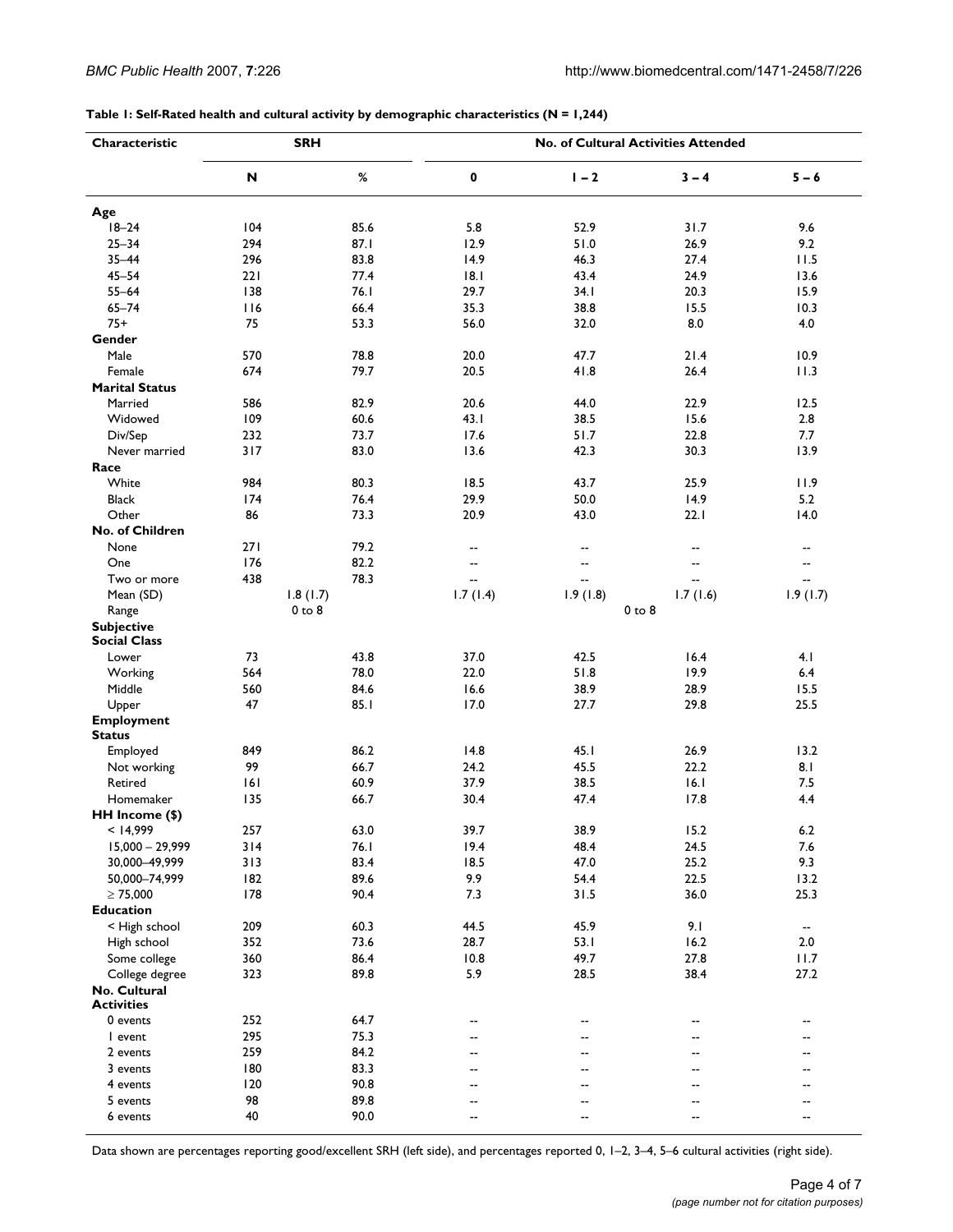| Model I <sup>I</sup> | Model II <sup>2</sup> |
|----------------------|-----------------------|
| OR (95% CI)          | OR (95% CI)           |
| $1.82$ (1.32-2.50)   | $1.25(0.88 - 1.77)$   |
| $2.15(1.41 - 3.27)$  | $1.44(0.92 - 2.26)$   |
| $1.46(0.97 - 2.20)$  | $0.88(0.56 - 1.39)$   |
| $1.84$ (1.35-2.51)   | $1.16(0.83 - 1.64)$   |
| $1.78(1.29 - 2.47)$  | $1.36(0.96 - 1.92)$   |
| $2.21(1.49-3.27)$    | $1.44(0.94 - 2.20)$   |
| $1.31(1.19 - 1.45)$  | $1.12(1.01 - 1.26)$   |
|                      |                       |

**Table 2: Relationships between cultural activities and selfreported health (N = 1,244)**

Data shown are adjusted Odds Ratios (95% Confidence Intervals) from logistic regression models relating Cultural Activity to SRH (1 = good/excellent; 0 = fair/poor). Each event type is tested in a separate model. Cultural Activity is also tested in a separate model. 1Model I models are adjusted for age, gender, martial status, race, and number of children.

2Model II models are further adjusted for subjective social class, employment status, household income, and education.

health [26-29]. For example, results from a case-control intervention with elderly women found that compared to the controls, women who had received an art intervention reported improvements on several self-reported indicators of health status and decreased systolic blood pressure [28].

It is possible that the reported health benefits associated with art therapies are related to reduced levels of stress. Stress reduction decreases oxidative DNA-damage and the formation of 8-hydroxydeoxyguanosine, elevated levels of which are linked to the development of disease, including cancer [30]. Participating in leisure time activities is an effective mechanism of coping with stress and engaging in activities that are perceived to be meaningful may be particularly important during periods of stress [4]. Therefore it also is possible that attending cultural activities serves as a buffer against harmful stress, thereby lowering disease risk.

The study had a number of limitations. First, the data are cross-sectional, meaning that the direction of causality is uncertain. It is possible that good health increases motivation and the ability to attend cultural activities. Second, the data were exclusively based on self-report. It would be helpful if future studies reported a clinical health endpoint as well as SRH. Third, the cultural activities examined were limited to those assessed in the GSS. This may have resulted in the misclassification of people who attended cultural activities that were not assessed by the GSS. In future research it will be helpful to use a broader range of cultural events (e.g. visiting museums, zoos, and

| Characteristic                     | <b>Odds Ratio</b> | 95%<br>Confidence<br><b>Interval</b> | P-Value |
|------------------------------------|-------------------|--------------------------------------|---------|
| Age                                |                   |                                      |         |
| Per year                           | 0.97              | $0.96 - 0.99$                        | < 0.01  |
| Gender                             |                   |                                      |         |
| Male                               | 1.00              |                                      |         |
|                                    | (reference)       |                                      |         |
| Female                             | 1.42              | $1.02 - 1.98$                        | < 0.05  |
| <b>Marital Status</b>              |                   |                                      |         |
| Married                            | 1.00              |                                      |         |
|                                    | (reference)       |                                      |         |
| Widowed                            | 0.97              | $0.55 - 1.71$                        | 0.91    |
| Div/Sep                            | 0.71              | $0.46 - 1.09$                        | 0.12    |
| Never married                      | 0.77              | $0.48 - 1.24$                        | 0.29    |
| Race                               |                   |                                      |         |
| White                              | 1.00              |                                      |         |
|                                    | (reference)       |                                      |         |
| <b>Black</b>                       | 1.18              | $0.76 - 1.85$                        | 0.46    |
| Other                              | 0.60              | $0.34 - 1.04$                        | 0.07    |
| No. of Children                    |                   |                                      |         |
| Per child                          | 0.99              | $0.90 - 1.08$                        | 0.79    |
| Subjective                         |                   |                                      |         |
| <b>Social Class</b>                |                   |                                      |         |
| Lower                              | 0.25              | $0.09 - 0.69$                        | < 0.01  |
| Working                            | 0.59              | $0.24 - 1.47$                        | 0.26    |
| Middle                             | 0.92              | $0.37 - 2.29$                        | 0.86    |
| Upper                              | 1.00              |                                      |         |
|                                    | (reference)       |                                      |         |
| <b>Employment</b><br><b>Status</b> |                   |                                      |         |
| Employed                           | 1.00              |                                      |         |
|                                    | (reference)       |                                      |         |
| Not working                        | 0.50              | $0.30 - 0.84$                        | < 0.01  |
| Retired                            | 0.56              | $0.33 - 0.95$                        | < 0.05  |
| Homemaker                          | 0.48              | $0.29 - 0.79$                        | < 0.01  |
| HH Income (\$)                     |                   |                                      |         |
| Per \$1000                         | 1.04              | $1.01 - 1.08$                        | < 0.05  |
| <b>Education</b>                   |                   |                                      |         |
| Per year                           | 1.06              | $1.00 - 1.13$                        | 0.05    |
| No. Cultural<br><b>Activities</b>  |                   |                                      |         |
| Per activity                       | I.I2              | $1.01 - 1.26$                        | < 0.05  |
|                                    |                   |                                      |         |

Data shown are adjusted Odds Ratio (95% Confidence Intervals) from a multivariable logistic regression model relating Cultural Activity to SRH ( $I = \text{good}/\text{excellent}$ ;  $0 = \text{fair}/\text{poor}$ ).

aquariums, as well as attending ethnic festivals and sporting events). Fourth, information was not available on how frequently participants attended each event. The Swedish studies included an assessment of intensity and demonstrated that changes in the intensity of cultural consumption were associated with changes in health status [3]. Fifth, none of the fully-adjusted models that investigated each type of event separately demonstrated a significant relationship between any one event and SRH. The results therefore are silent as to whether attending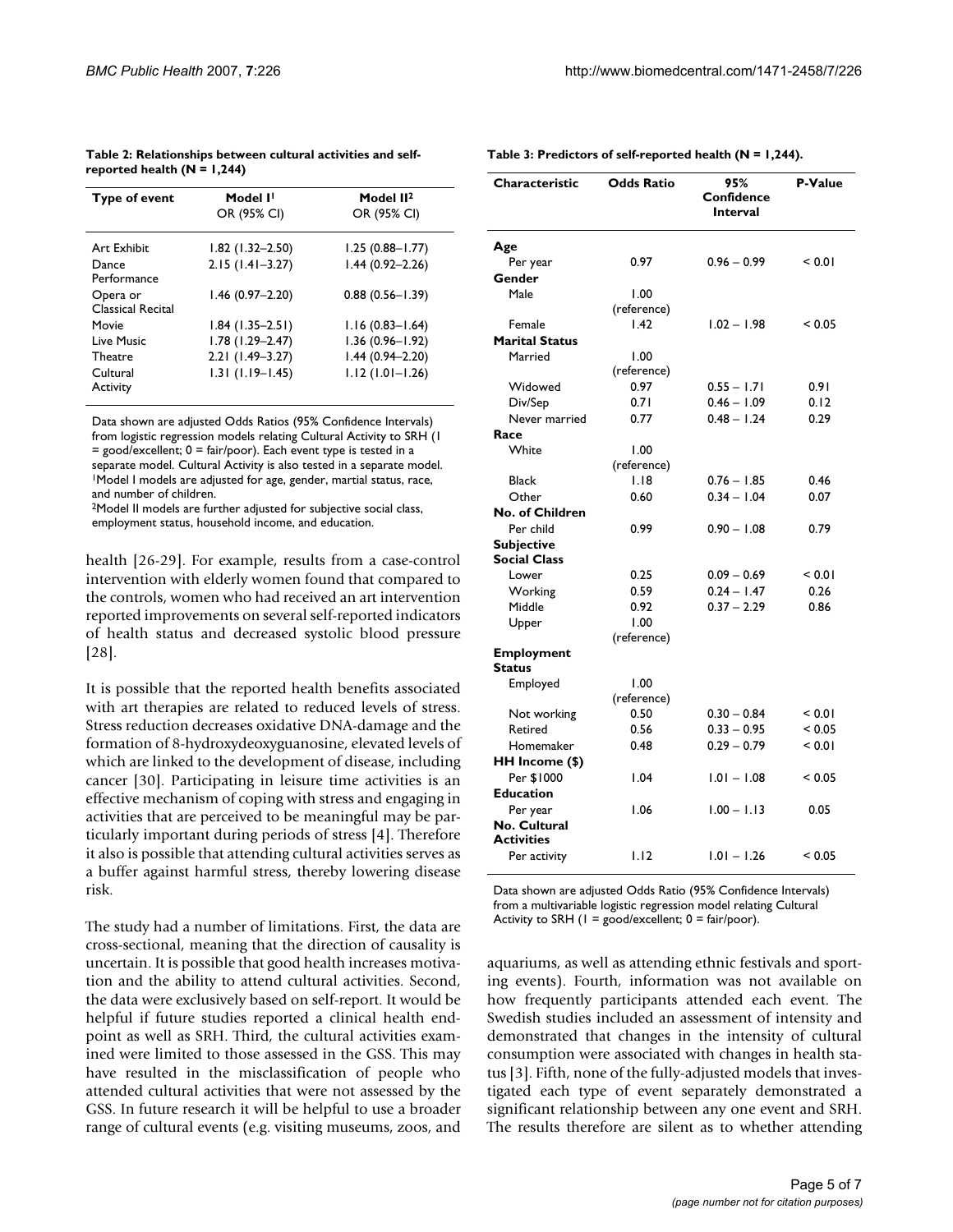each type of event is particularly strongly associated with better health. Sixth, the analysis did not include several important confounding variables, such as exercise patterns and dietary behaviors which influence SRH [31], and the presence of serious illness [32], which influences SRH and could also influence attendance at cultural activities. Last, the Cultural Activity effect was attenuated when more confounders were included in the models (Table 2). We do not know what residual confounding remains.

## **Conclusion**

In conclusion, despite these limitations, our results suggest that further research is warranted on the relationship between cultural activities and health. Such research should use longitudinal experimental methods and clinical end-points. If such future research suggests that participating in cultural activities does have health benefits, this may have implications for socio-cultural policies designed to improve health.

## **Competing interests**

The author(s) declare that they have no competing interests.

## **Authors' contributions**

AVW & AJW completed the analyses and interpreted the results. LOB interpreted the results and provided critical revisions. ART conceived of the study and provided critical revisions.

## **References**

- 1. Bygren LO, Konlaan BB, Johansson SE: **[Attendance at cultural](http://www.ncbi.nlm.nih.gov/entrez/query.fcgi?cmd=Retrieve&db=PubMed&dopt=Abstract&list_uids=8990990) events, reading books or periodicals, and making music or [singing in a choir as determinants for survival: Swedish inter](http://www.ncbi.nlm.nih.gov/entrez/query.fcgi?cmd=Retrieve&db=PubMed&dopt=Abstract&list_uids=8990990)[view survey of living conditions.](http://www.ncbi.nlm.nih.gov/entrez/query.fcgi?cmd=Retrieve&db=PubMed&dopt=Abstract&list_uids=8990990)** *BMJ* 1996, **313:**1577-1580.
- 2. Konlann BB, Bygren LO, Johansson SE: **[Visiting the cinema, con](http://www.ncbi.nlm.nih.gov/entrez/query.fcgi?cmd=Retrieve&db=PubMed&dopt=Abstract&list_uids=11045748)[certs, museums or art exhibitions as determinant of survival:](http://www.ncbi.nlm.nih.gov/entrez/query.fcgi?cmd=Retrieve&db=PubMed&dopt=Abstract&list_uids=11045748) [a Swedish fourteen-year cohort follow-up.](http://www.ncbi.nlm.nih.gov/entrez/query.fcgi?cmd=Retrieve&db=PubMed&dopt=Abstract&list_uids=11045748)** *Scandinavian Journal of Public Health* 2000, **28:**174-178.
- 3. Johansson SE, Konlaan BB, Bygren LO: **[Sustaining habits of](http://www.ncbi.nlm.nih.gov/entrez/query.fcgi?cmd=Retrieve&db=PubMed&dopt=Abstract&list_uids=11509458) [attending cultural events and maintenance of health: a longi](http://www.ncbi.nlm.nih.gov/entrez/query.fcgi?cmd=Retrieve&db=PubMed&dopt=Abstract&list_uids=11509458)[tudinal study.](http://www.ncbi.nlm.nih.gov/entrez/query.fcgi?cmd=Retrieve&db=PubMed&dopt=Abstract&list_uids=11509458)** *Health Promotion International* 2001, **16:**229-234.
- 4. Iwasaki Y, Mannell RC, Smale BJA, Butcher J: **[Contributions of lei](http://www.ncbi.nlm.nih.gov/entrez/query.fcgi?cmd=Retrieve&db=PubMed&dopt=Abstract&list_uids=15576502)[sure participation in predicting stress coping and health](http://www.ncbi.nlm.nih.gov/entrez/query.fcgi?cmd=Retrieve&db=PubMed&dopt=Abstract&list_uids=15576502) [among police and emergency response workers.](http://www.ncbi.nlm.nih.gov/entrez/query.fcgi?cmd=Retrieve&db=PubMed&dopt=Abstract&list_uids=15576502)** *Journal of Health Psychology* 2005, **10:**79-99.
- 5. Santiago MC, Coyle CR: **Leisure-time physical activity and secondary conditions in women with physical disabilities.** *Disability and Rehabilitation* 2004, **26:**485-494.
- 6. Lorraine PJ, Hammonk RL, Blanton JM: **[Predictors of self-rated](http://www.ncbi.nlm.nih.gov/entrez/query.fcgi?cmd=Retrieve&db=PubMed&dopt=Abstract&list_uids=16164816) [health status among Texas residents.](http://www.ncbi.nlm.nih.gov/entrez/query.fcgi?cmd=Retrieve&db=PubMed&dopt=Abstract&list_uids=16164816)** *Prev Chronic Dis* 2005, **2(4):**A12-.
- 7. Harris AH, Thorensen CE: **[Volunteering is associated with](http://www.ncbi.nlm.nih.gov/entrez/query.fcgi?cmd=Retrieve&db=PubMed&dopt=Abstract&list_uids=16176953) [delayed mortality in older people: analysis of the longitudinal](http://www.ncbi.nlm.nih.gov/entrez/query.fcgi?cmd=Retrieve&db=PubMed&dopt=Abstract&list_uids=16176953) [study of aging.](http://www.ncbi.nlm.nih.gov/entrez/query.fcgi?cmd=Retrieve&db=PubMed&dopt=Abstract&list_uids=16176953)** *Journal of Health Psychology* 2005, **10:**739-752.
- 8. Musick MA, Herzog AR, House JS: **Volunteering and mortality among older adults: findings from a national sample.** *Journal of Gerontology B Psychological Science Social Science* 1999, **54:**S173-S180.
- 9. Hummer RA, Ellison CG, Rogers RG, Moulton BE, Romero RR: **[Reli](http://www.ncbi.nlm.nih.gov/entrez/query.fcgi?cmd=Retrieve&db=PubMed&dopt=Abstract&list_uids=15646761)[gious involvement and adult mortality in the United States:](http://www.ncbi.nlm.nih.gov/entrez/query.fcgi?cmd=Retrieve&db=PubMed&dopt=Abstract&list_uids=15646761) [Review and Perspectives.](http://www.ncbi.nlm.nih.gov/entrez/query.fcgi?cmd=Retrieve&db=PubMed&dopt=Abstract&list_uids=15646761)** *Southern Medical Journal* 2004, **97:**1223-1230.
- 10. Hill TD, Angel JL, Ellison CG, Angel RJ: **Religious attendance and mortality: an 8-year follow-up of older Mexican Americans.**

*Journal of Gerontology B Psychological Science Social Science* 2005, **60:**S102-S109.

- 11. OECD Health Data 2006: **How does the United States compare?** [\[http://www.oecd.org/dataoecd/29/52/36960035.pdf\]](http://www.oecd.org/dataoecd/29/52/36960035.pdf).
- 12. Jackson A: **Canada beats USA but loses gold to Sweden: Twenty-five indicators of social development.** *Canadian Council on Social Development* [[http://www.ccsd.ca/pubs/2002/olympic/indica](http://www.ccsd.ca/pubs/2002/olympic/indicators.htm) [tors.htm\]](http://www.ccsd.ca/pubs/2002/olympic/indicators.htm).
- 13. Katz-Gerro T: **Cultural consumption and social stratification: leisure activities, musical tastes, and social location.** *Sociological Perspectives* 1999, **42:**627-646.
- 14. Veugelers PJ, Yip AM: **Socioeconomic disparities in health care use: Does universal coverage reduce inequalities in health?** *Journal of Epidemiology and Community Health* 2003, **57:**424-428.
- 15. Marmot MG, Bosma H, Hemingway H, Brunner E, Stansfiled S: **Contribution of job control and other risk factors to social variations in coronary heart disease incidence.** *Lancet* 1997, **26:**235-239.
- 16. Seeman T, Syme L: **[Social networks and coronary artery dis](http://www.ncbi.nlm.nih.gov/entrez/query.fcgi?cmd=Retrieve&db=PubMed&dopt=Abstract&list_uids=3615763)[ease: a comparison of the structure and function of social](http://www.ncbi.nlm.nih.gov/entrez/query.fcgi?cmd=Retrieve&db=PubMed&dopt=Abstract&list_uids=3615763) [relations as predictors of disease.](http://www.ncbi.nlm.nih.gov/entrez/query.fcgi?cmd=Retrieve&db=PubMed&dopt=Abstract&list_uids=3615763)** *Psychosomatic Medicine* 1987, **49:**341-354.
- 17. Marmot MG, Smith GD, Stansfeld S, Patel C, North F, Head J, White I, Brunner E, Feeney A: **[Health inequalities among British civil](http://www.ncbi.nlm.nih.gov/entrez/query.fcgi?cmd=Retrieve&db=PubMed&dopt=Abstract&list_uids=1674771) [servants: the Whitehall II study.](http://www.ncbi.nlm.nih.gov/entrez/query.fcgi?cmd=Retrieve&db=PubMed&dopt=Abstract&list_uids=1674771)** *Lancet* 1991, **337:**1387-1393.
- 18. General Social Survey: **GSS study description, 2004.** [\[http://](http://www.norc.uchicago.edu/projects/gensoc1.asp) [www.norc.uchicago.edu/projects/gensoc1.asp\]](http://www.norc.uchicago.edu/projects/gensoc1.asp).
- 19. Idler EL, Benyamini Y: **Self-rated health and mortality: a review of twenty-seven community studies.** *Journal of Health and Social Behavior* 1997, **38:**21-37.
- 20. SAS: *SAS Version 8* Cary, NC, SAS Institute Inc; 2000.
- 21. Blair SN, Kampert JB, Kohl HW 3rd, Barlow CE, Macera CA, Paffen-barger RS |r, Gibbons LW: [Influences of cardiorespiratory fit](http://www.ncbi.nlm.nih.gov/entrez/query.fcgi?cmd=Retrieve&db=PubMed&dopt=Abstract&list_uids=8667564)**[ness and other precursors on cardiovascular disease and all](http://www.ncbi.nlm.nih.gov/entrez/query.fcgi?cmd=Retrieve&db=PubMed&dopt=Abstract&list_uids=8667564)[cause mortality in men and women.](http://www.ncbi.nlm.nih.gov/entrez/query.fcgi?cmd=Retrieve&db=PubMed&dopt=Abstract&list_uids=8667564)** *JAMA* 1996, **276:**205-210.
- 22. Kaplan GA, Strawbridge WJ, Cohen RD, Hungerford LR: **[Natural](http://www.ncbi.nlm.nih.gov/entrez/query.fcgi?cmd=Retrieve&db=PubMed&dopt=Abstract&list_uids=8857828) history of leisure-time physical activity and its correlates: [associations with mortality from all causes and cardiovascu](http://www.ncbi.nlm.nih.gov/entrez/query.fcgi?cmd=Retrieve&db=PubMed&dopt=Abstract&list_uids=8857828)[lar disease over 28 years.](http://www.ncbi.nlm.nih.gov/entrez/query.fcgi?cmd=Retrieve&db=PubMed&dopt=Abstract&list_uids=8857828)** *American Journal of Epidemiology* 1996, **144:**793-797.
- 23. Glass TA, de Leon CM, Marottoli RA, Berkman LF: **[Population](http://www.ncbi.nlm.nih.gov/entrez/query.fcgi?cmd=Retrieve&db=PubMed&dopt=Abstract&list_uids=10454399) [based study of social and productive activities as predictors](http://www.ncbi.nlm.nih.gov/entrez/query.fcgi?cmd=Retrieve&db=PubMed&dopt=Abstract&list_uids=10454399) [of survival among elderly Americans.](http://www.ncbi.nlm.nih.gov/entrez/query.fcgi?cmd=Retrieve&db=PubMed&dopt=Abstract&list_uids=10454399)** *BMJ* 1999, **319:**478-483.
- 24. Berkman LF: **[The role of social relations in health promotion.](http://www.ncbi.nlm.nih.gov/entrez/query.fcgi?cmd=Retrieve&db=PubMed&dopt=Abstract&list_uids=7652125)** *Psychosomatic Medicine* 1995, **57:**245-254.
- 25. Schrijver NCA, Pallier PN, Brown VJ, Wurbel H: **[Double associa](http://www.ncbi.nlm.nih.gov/entrez/query.fcgi?cmd=Retrieve&db=PubMed&dopt=Abstract&list_uids=15196798)[tion of social and environmental stimulation on spatial learn](http://www.ncbi.nlm.nih.gov/entrez/query.fcgi?cmd=Retrieve&db=PubMed&dopt=Abstract&list_uids=15196798)[ing and reversal learning in rats.](http://www.ncbi.nlm.nih.gov/entrez/query.fcgi?cmd=Retrieve&db=PubMed&dopt=Abstract&list_uids=15196798)** *Behavioural Brain Research* 2004, **152:**307-314.
- 26. Beck SL: **[The therapeutic use of music for cancer-related pain.](http://www.ncbi.nlm.nih.gov/entrez/query.fcgi?cmd=Retrieve&db=PubMed&dopt=Abstract&list_uids=1762973)** *Oncology Nursing Forum* 1991, **18:**1327-1337.
- 27. Hughes JR, Daaboul Y, Fino JJ, Shaw GL: **The Mozart effect on epi-**<br>le**ptiform activity.** Clinical Electroencephalography 1998, **[leptiform activity.](http://www.ncbi.nlm.nih.gov/entrez/query.fcgi?cmd=Retrieve&db=PubMed&dopt=Abstract&list_uids=9660010)** *Clinical Electroencephalography* 1998, **29:**109-119.
- 28. Wikström BM, Theorell T, Sandström S: **Medical health and emotional effects of art stimulation in old age.** *Psychotherapy and Psychosomatics* 1993, **60:**195-206.
- 29. Walsh SM, Minor-Schork D: **[Suicidal adolescent perceptions](http://www.ncbi.nlm.nih.gov/entrez/query.fcgi?cmd=Retrieve&db=PubMed&dopt=Abstract&list_uids=9114536) [after an art future image intervention.](http://www.ncbi.nlm.nih.gov/entrez/query.fcgi?cmd=Retrieve&db=PubMed&dopt=Abstract&list_uids=9114536)** *Applied Nursing Research* 1997, **10:**19-26.
- 30. Irie M, Asami S, Nagata S, Miyata M, Kasai H: **Psychological mediation of a type of oxidative DNA damage, 8-Hydroxydeoxyguanosine, in peripheral blood leukocytes of non-smoking and non-drinking workers.** *Psychotherapy and Psychosomatics* 2002, **71:**90-96.
- 31. Manderbacka K, Lundberg O, Martikainen P: **Do risk factors and health behaviors contribute to self-ratings of health?** *Social Science and Medicine* 1999, **48:**1713-1720.
- 32. Manor O, Matthews S, Power C: **[Self-rated health and limiting](http://www.ncbi.nlm.nih.gov/entrez/query.fcgi?cmd=Retrieve&db=PubMed&dopt=Abstract&list_uids=11416091) [longstanding illness: inter-relationships with morbidity in](http://www.ncbi.nlm.nih.gov/entrez/query.fcgi?cmd=Retrieve&db=PubMed&dopt=Abstract&list_uids=11416091) [early adulthood.](http://www.ncbi.nlm.nih.gov/entrez/query.fcgi?cmd=Retrieve&db=PubMed&dopt=Abstract&list_uids=11416091)** *International Journal of Epidemiology* 2001, **30:**600-607.